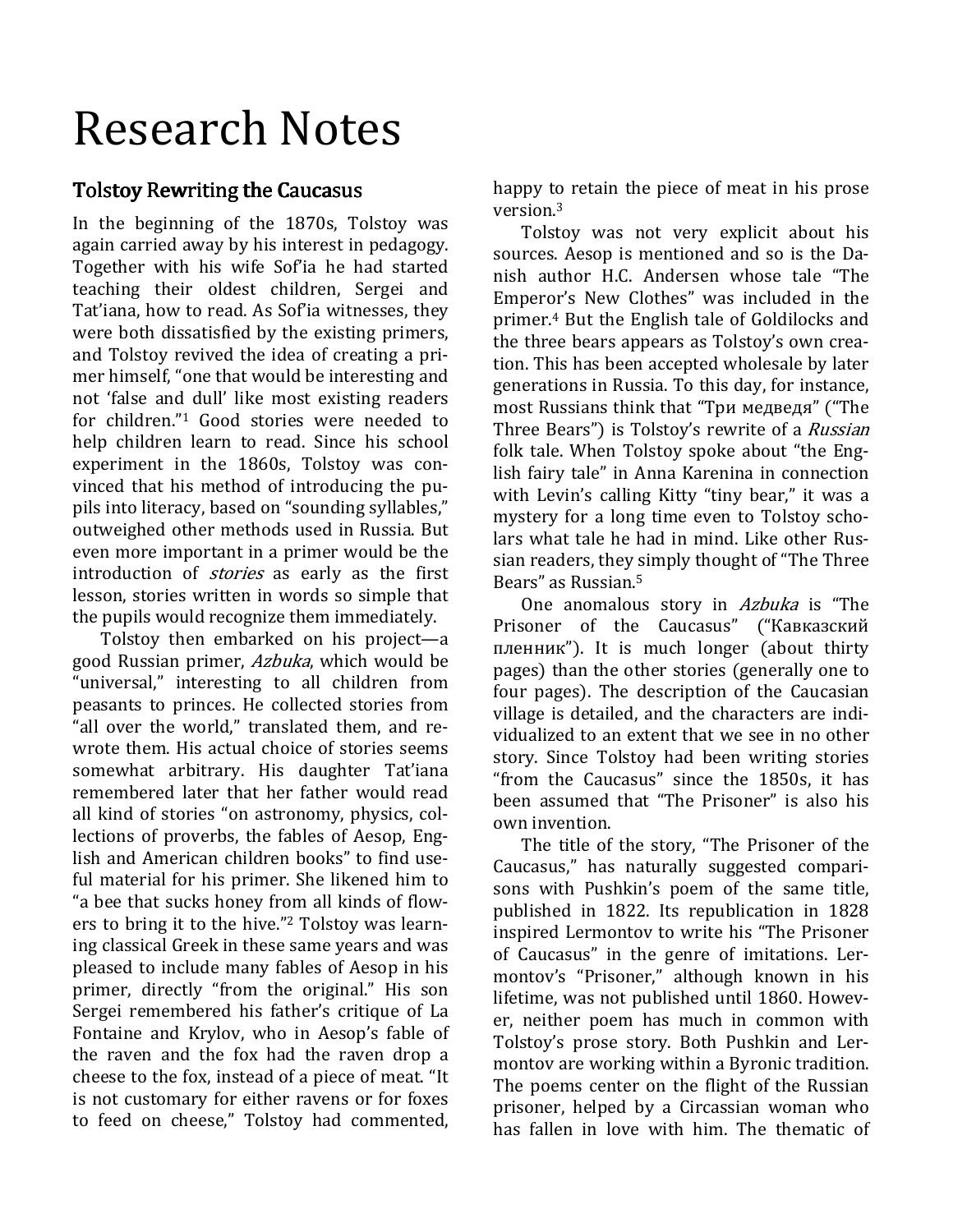conquest—Russia's "vanquishing" of the Caucasus—is thus symbolized in the relation of man and woman.<sup>6</sup> In Pushkin's poem the Russian is saved but the woman drowns herself, while in Lermontov's version the Russian is shot dead by the woman's father, after which she takes her life, again by drowning in the border river Terek. By giving his story the same title as the poems, Tolstoy certainly positions himself in relation to the established tradition of how to depict the relations between Russians and the mountaineers of the Caucasus.<sup>7</sup> Tolstoy's realistic rendering of life in a Chechen village functions as a contrast and implicit critique of the romanticized picture painted by Pushkin and Lermontov. And in this respect he finds support in an equally *realistic* story about Russian prisoners in the Caucasus. I am thinking of Xavier de Maistre's "Les prisonniers du Caucase," a story that could have served as a prototext for Tolstoy. Xavier de Maistre emigrated to Russia in 1803 together with his elder brother Joseph who had taken up the position of the Sardinian chargé d'affaires in Petersburg.8 Xavier was enrolled in the Russian army and took part in the early warfare in the Caucasus. He left the army in 1816 and lived with his wife Sophie Zagriatsky, whom he had married in 1812, in a house on the Moika Canal. He took part in Petersburg artistic life both as a painter and a writer for the next ten years. His story "Les prisonniers du Caucase" was apparently written in 1819 and included in his  $Euvres$ , first published in 1825 and then over again during the whole century. In 1826 the couple left Russia because of their children's health problems, but they returned in 1839 (their two children had died by then). Xavier de Maistre died and was buried in Petersburg in 1852. He was widely read in the nineteenth century, his stories were commented upon by the critic Sainte-Beuve, and his *Œuvres* were found in mansion libraries all over Europe, including the library of Yasnaya Polyana.

The similarities between de Maistre's and Tolstoy's stories are manifold. In both stories there are *two* prisoners: in Tolstoy's version,

two Russian officers, Zhilin and Kostylin; in de Maistre's, an officer, Kascambo (Russian but of Greek origin) and his денщик, the batman Ivan. The plot construction and the delineation of character are also very similar. The prisoners are taken when a party of army people and other travelers are traveling from one Russian fort to another.

In de Maistre:

Deux fois par semaine, un convoi d'infanterie, avec du canon et un parti considérable de Cosaques, escorte les voyageurs et les dépêches du gouvernement. (Twice a week, a convoy of infantry, with a cannon and a large number of Cossacks, escort the travelers and the governmental couriers.) (46)

## In Tolstoy:

И было заведено, что два раза в неделю из крепости в крепость ходили провожатые солдаты. Спереди и сзади идут солдаты, а в середине едет народ. (The custom was that twice a week a convoy of soldiers would go from fort to fort. Soldiers marched in the front and in the rear, and in between them went the people.) (591)<sup>9</sup>

The prisoners in each story behave in similar ways. Kostylin and Kascambo are pessimistic, they are ready to give up many times, while their companions, both with the name Ivan (the officer Zhilin's first name and the only name given to Kascambo's batman), are clever and full of initiative. Through the cunning and the negotiations of the Ivans, the prisoners are finally able to return to the Russian fort. The explanation of why the prisoners have been taken is important in both plots, and much attention is given to the prisoners' writing letters to ask for ransom money. Trading with prisoners is an essential part of Chechen and Russian contacts, and the bargaining practice is highlighted.

There are many ethnographic details about life in the mountain villages, especially about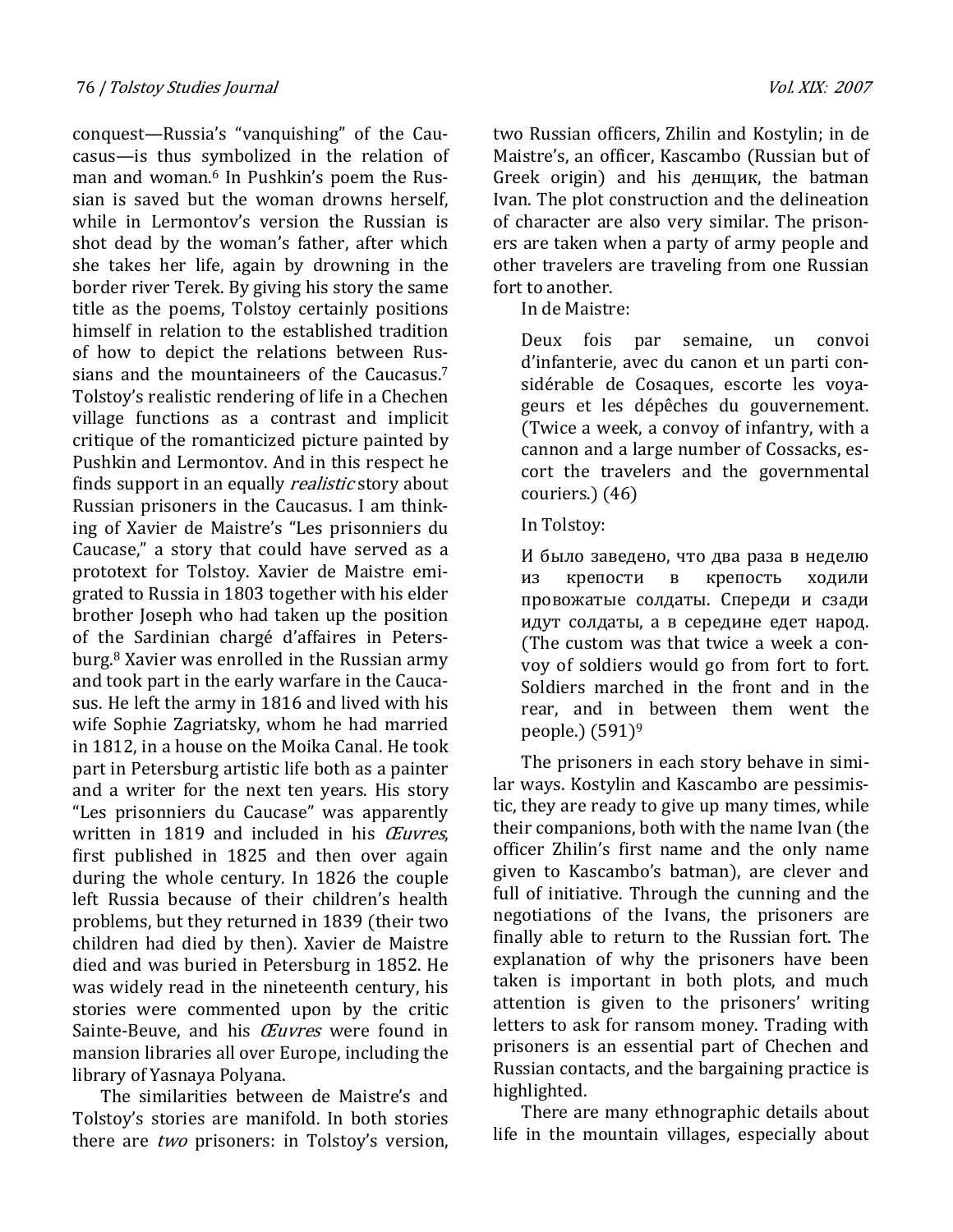the interior of the houses and the food. There is no love story as in the stories by Pushkin and Lermontov. The prisoners gain the confidence of children, in de Maistre a boy Mamet and in Tolstoy a girl Dina. By stealth Mamet brings "bread" (du pain) and "potatoes baked in the ashes" (pommes de terre cuites sous le cendre) to the prisoners, while Dina offers them "goat milk cakes" (лепешки сырные).

Even if there are dissimilarities, the similarities between de Maistre's story and Tolstoy are too apparent to be dismissed, especially in the context of Tolstoy's rewriting stories for his Primer. It is easy to understand that Tolstoy excluded the murder of the friendly child that takes place in de Maistre's story. How could such a thing have been presented to children learning to read? But even with the mitigation of cruelties, "The Prisoner of the Caucasus" remains a strange inclusion in Azbuka. What did Tolstoy himself think of it at the time of his writing?

In a letter written on March 22/25, 1872, he says: "All my time and my energy are taken up with the Azbuka. I wrote a completely new Azbuka piece for [the journal] Dawn (Zaria)— 'A Prisoner of the Caucasus'—and I am going to send it off in no more than a week" (388).<sup>10</sup> Tolstoy sends the story to Zaria, but when it is published he expresses disappointment (see his letter, dated May 19, 1872). The problem is the style. He sees the difference in writing for children and for the reading public of a journal. In a letter this same spring (March 3) he says, "If the pieces in the *Azbuka* are going to have any virtue, it will consist in simplicity and clarity of line and stroke, that is, of language; while in a journal this will seem strange and unpleasant, as if unfinished. As in any picture gallery, drawings done with a pencil without shading" (387).

All the same he puts forth his "Prisoner" as an example of how he wants to write for adults as well (March 22/24): "This is a model of those devices and language that I am using for writing now and in the future for adults" (388).

Azbuka abounds in concise expressions and aphoristic sayings in accordance with its pedagogical aim. But such is also the beginning of Anna Karenina, the novel that Tolstoy started writing while working on the Primer. Its first sentence—"Happy families are all alike; each unhappy family is unhappy in its own way" sounds much like a proverb out of Azbuka.

One could imagine that by using de Maistre's story, Tolstoy was free to work on the language. The canvas was there, it had just to be filled up with "simple words."

While de Maistre anchored his story in time and place, Tolstoy emphasized its generality: "Служил на Кавказе офицером один барин. Звали его Жилин" ("A gentleman was serving as an officer in the Caucasus. His name was Zhilin") (590). The little word "one" (один) brings in a "once upon a time" flavor. This tone is further strengthened in the following: "На Кавказе тогда война была. По дорогам ни днем, ни ночью не было проезда" ("It was a time of war in the Caucasus. The roads were not safe by night or day") (590).

These few words set the scene for the plot. The names of Tolstoy's officers have a folkloric ring as well. Zhilin (from Russian "жил" = he lived) is the optimistic survivor, the man who never gives up. Kostylin (from Russian "костыль" = a prop, crutch) is heavy to move, pessimistic, needs constant support. He does not follow Zhilin on his second flight from the Chechen village. But Kostylin is saved all the same, as stated in Tolstoy's laconic final phrase: "Kostylin was not released until a month later, after paying five thousand rubles ransom. He was barely alive when they brought him back" (622).

Most stories in *Azbuka* end in a sentence of moral direction. Tolstoy has even created stories out of proverbs that serve as explanations of their compressed wisdom. Within this context of fables, parables, and proverbs "The Prisoner of the Caucasus" stands out as a very odd story. What are we to learn? That Chechens take prisoners? That a flight in the mountains of Caucasus is risky? That, as stated in the last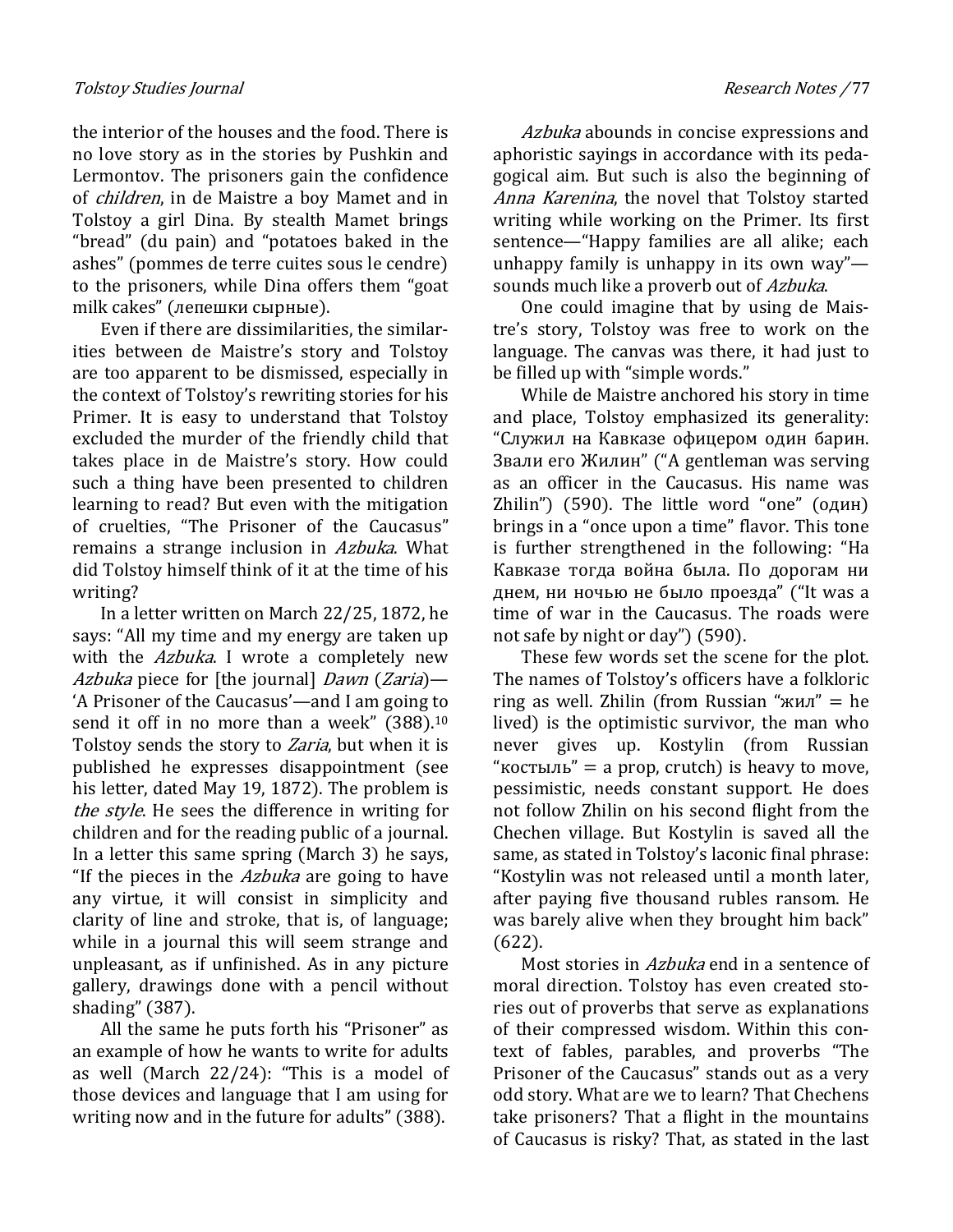sentence, it is possible to pay ransom and buy one's freedom?

I think that for Tolstoy the project of the Primer might also have served another goal, of which he may not have been totally conscious himself. The writer was clearly on the look-out for *new forms* of telling a story. Through Azbu $ka$  he is schooling himself, focusing on the "how" to *tell* the story, concentrating on "devices and language." In his pedagogical endeavor he had already tried to get away from literary language, from литературный язык, striving to get closer to the idiom of "the people." In a draft from the 1860s called "About the language in popular books," he contends,

Moreover, there are forms of extending speech that are utterly foreign to the Russian language and have been artificially and uselessly introduced into Russian participles for instance […] Official language, a language mostly made up of participles, is the most murky (самый темный), after it comes literary language. (8: 429)

Tolstoy looks for the "exact words" (точность) but says that exactitude is not enough. In writing for the people, one's language should be "exact and striking" (требуется точности и меткости). For some texts in Azbuka we have variants, and there we can follow Tolstoy's strivings to simplify, for instance by turning subordinate clauses into main clauses. To rewrite and simplify a "story from the Caucasus" must have presented a special challenge to him, since he had earlier written such stories.<sup>11</sup>

But even if we take into consideration the situation of Tolstoy's grappling with how to write stories and the enticing project of a Caucasus story, the oddity of the text in a primer remains. His letters provide a possible explanation. They reveal that Tolstoy is very keen on getting his primer accepted by the Ministry of Education for usage in the schools. From a letter (May 17, 1875) we gather that the Ministry has been approached on this matter, and Tolstoy concludes, "It would also be a good idea to send the same document to the Ministry of

Defense, to headquarters" (426). In a letter of October 26, 1875 he repeats, "I am very interested whether the military would take it for their soldiers" (429). Since the selling of the first edition of Azbuka did not go too well, one can imagine Tolstoy's interest in getting the book into the large military circuit. And for teaching soldiers literacy, a story like "The Prisoner" would be more useful than "The Three Bears."12 Tolstoy's idea with the primer was, after all, pedagogical—every story should reflect the reality of the pupils and transmit useful teachings for their future lives.

Thus I suggest that de Maistre's "Les prisonniers du Caucase" was among the "flowers," as Tolstoy's daughter put it, from which the author collected "honey" for his "beehive"—the Azbuka. By time this "honey" was distributed to millions of Russian youngsters. Metaphorically speaking, it was as if they had all entered the apiary of Levin, as depicted in the last chapter of Anna Karenina, where Tolstoy's alter ego is busy handing out honeycombs to his guests.

Barbara Lönnqvist Åbo Akademi University, Finland

### **Notes**

1. Quoted from Азбука; Новая азбука (445).

2. Quoted from Азбука; Новая азбука (465).

3. La Fontaine's "cheese" was partly a result of rhyming (plumage–langage–ramage–fromage), partly a result of his anthropomorphizing the animals. Krylov did not look in Aesop but took the fable straight from La Fontaine. He furthermore changed the raven into a crow. Sergei Tolstoi's memoirs (Очерки былого) are quoted from Азбука; Новая азбука (462).

4. At the time of Tolstoy's writing, the fable had been translated into German (1839), English (1846), and French (1855); Tolstoy could have used any of these. A Russian translation of H.C. Andersen's stories appeared only in 1894.

5. Even the Tolstoy scholar M. Al'tman could not identify the English tale (141). In 1995 I published an article about the "bear motif" in Anna Karenina, in which I discussed how playfully Tolstoy